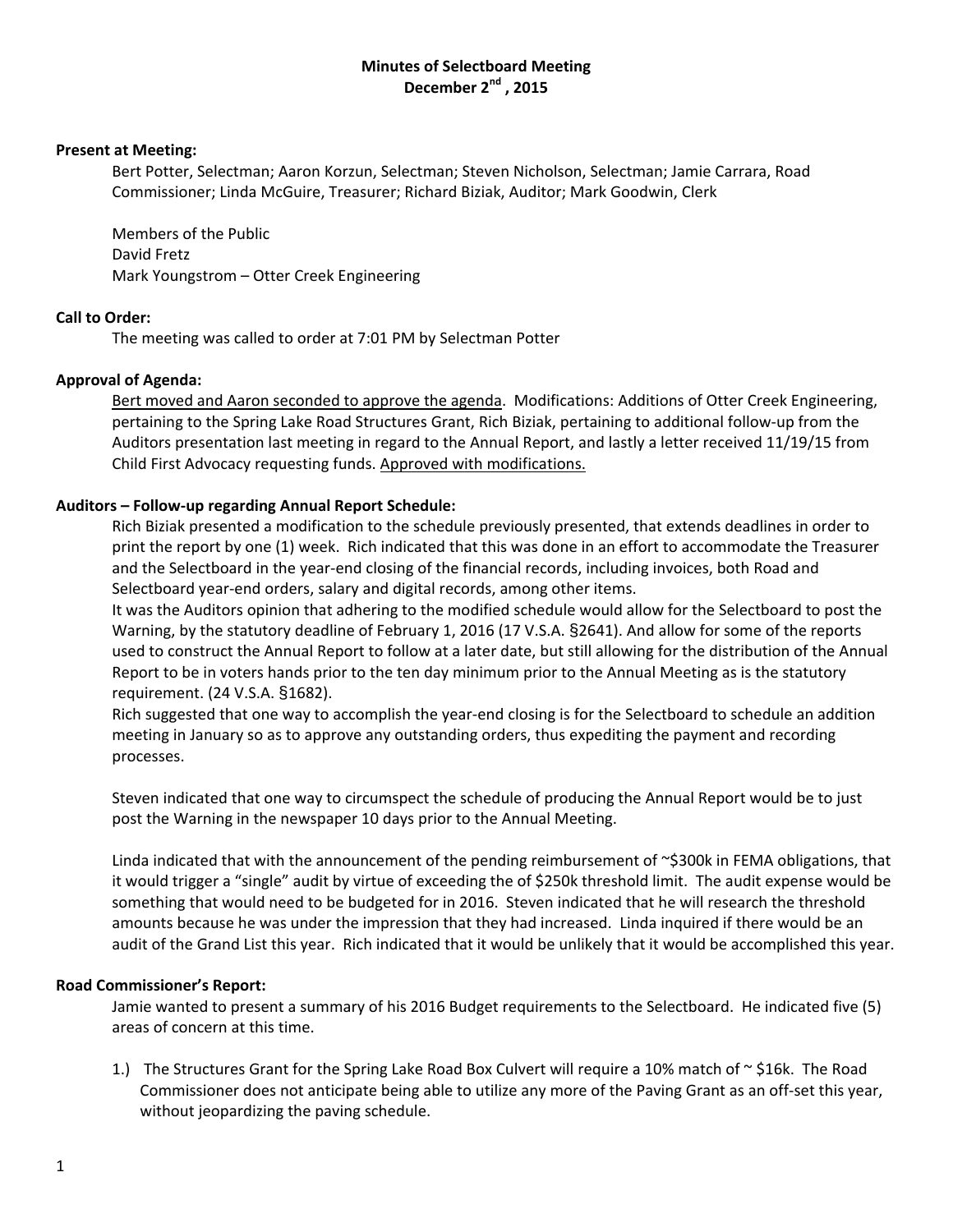- 2.) Chloride Spraying System. Jamie indicated that there are a couple of options when it comes to a storage tank for the material used in the system. One would be to lease the tanks from the distributor, but the terms of the lease agreement would necessitate using the distributor as the supplier of the material, and not so competitive pricing ~\$1.75‐\$2.00 per gal. Jamie would like to utilize the Equipment Reserve Fund to purchase two tanks, totaling 4500 gallons so that he might be able to obtain the State (bulk) price at \$1.22 per gal. The process and the system will take a couple of years to figure out how much material will be utilized.
- 3.) Hay for ditch mitigation. Jamie inquired if he should utilize a separate line item for budgeting. He anticipates that with the new Clean Water mandates the need for mitigating the ditching process will be using much more seed hay than in the past.
- 4.) Jamie is requesting that a fire alarm system be installed in the Town Garage, similar to ones utilized in the SVFD Fire Stations and Town Office. There should be enough in the Garage Reserve Fund, but will need to budget for annual maintenance of the system.
- 5.) Parts & Repairs. Currently expenses have exceeded the budget by approximately \$5k. Primarily this overage is due to the 2009 International 7600. Jamie indicated that this was the last year that this particular truck had a Caterpillar engine that is determined now to be prone to excessive part failures with excessive replacement costs. He would like to begin strategizing with the Selectboard for a replacement because the truck tends to unreliable and out of service for too many hours.

A more in depth analysis of the proposed 2016 Roads budget will be scheduled for January 6, 2016.

# **Otter Creek Engineering:**

Mark Youngstrom briefed the Selectboard on the contract that supports the Spring Lake Road Structures Grant. Mark indicated that he anticipates having the design complete and ready for bid early in the spring. The project will be taking into account the Spring Lake Ranch sewer line that crosses the stream at the foot of hill in the area where the work is to done as well as traffic control during the construction phase.

Bert moved and Aaron seconded to approve the contract for \$16,375 with Otter Creek Engineering for design consulting for the replacement of a culvert on Spring Lake Road. Discussion: Steven inquired about the permits and if they were included in the contract price. OCE indicated that those expense were included. Approved

Mark also informed and reiterated to the Selectboard that all the required information pertaining to the reconsideration of the Upper Cold River Road shear (PW 2867), but that no information has been forthcoming from the FEMA Regional Office in Boston.

## **Dog and Wolf Hybrid Ordinance:**

Steven indicated that he had nothing new to report. Steven reiterated upon inquiry from Aaron that the ordinance addresses issues having to do with complaints about loose dogs, multiple bite complaints over the past year and addressing some of the concerns that the Sheriff had when his department agreed to respond under defined contract to animal control issues in lieu of not having an Animal Control Officer.

Steven had some question as to the processes of adopting a new ordinance and if the old ordinance is still in effect.

The issue will be tabled until January in order to be able to published in the Times of Shrewsbury after adoption by the legislative body.

## **Rutland County Humane Society:**

Bert moved and Steven seconded to include the Rutland Humane Society request to the March Annual Town Meeting Warning for appropriation of \$150. Approved.